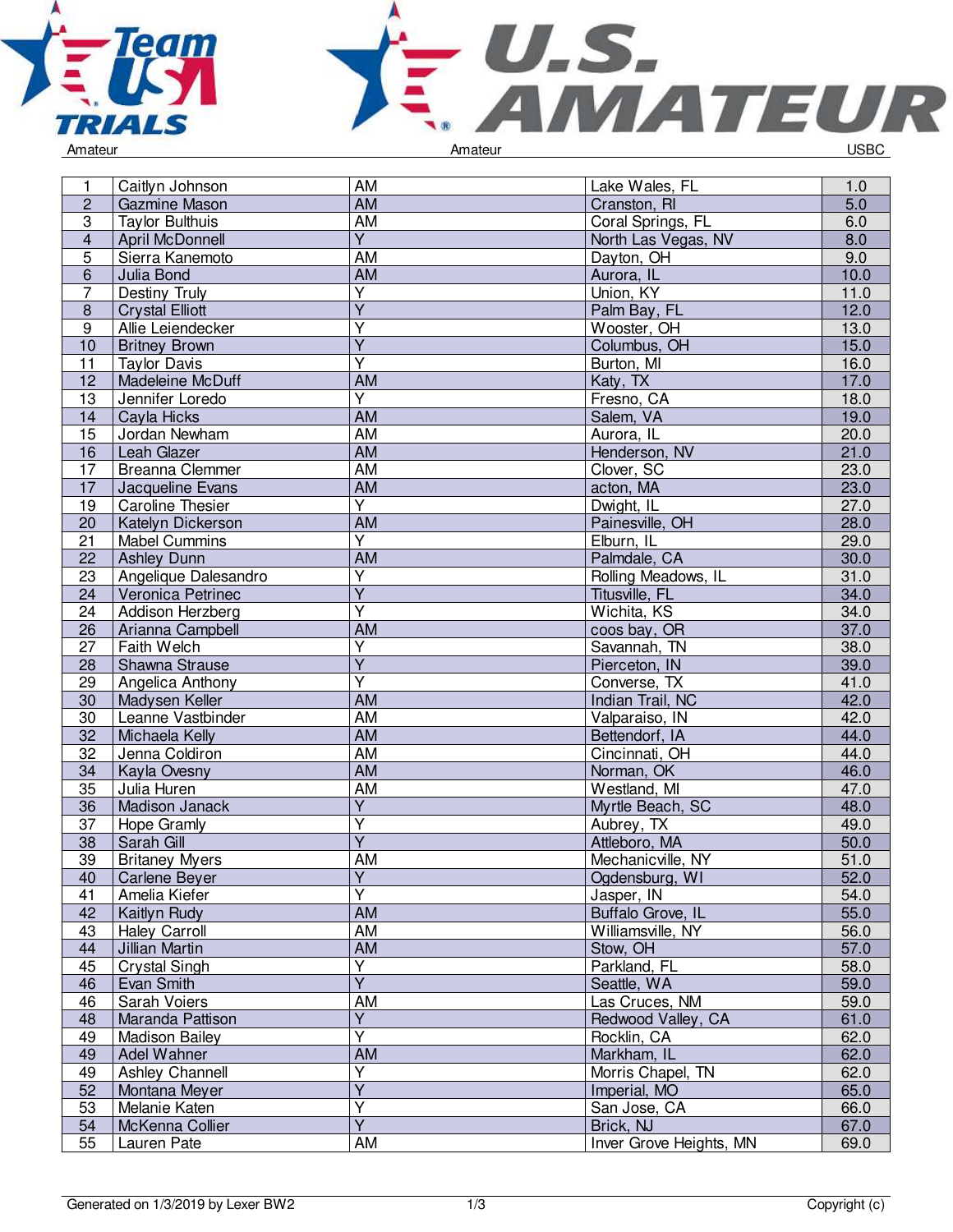

56 Cassidy Courey



Y Arrest Brooklyn Center, MN 70.0

| 57              | Paige Peters           | Y                       | Toms River, NJ            | 71.0  |
|-----------------|------------------------|-------------------------|---------------------------|-------|
| 57              | Maryssa Carey          | $\overline{Y}$          | Hobart, IN                | 71.0  |
| 57              | Olivia Farwell         | AM                      | Elizabethtown, PA         | 71.0  |
| 60              | Olivia Komorowski      | Ÿ                       | Oshkosh, WI               | 74.0  |
| 61              | Cara Stasel            | AM                      | Tucson, AZ                | 75.0  |
| 62              | <b>Kamerin Peters</b>  | Ÿ                       | Toms River, NJ            | 76.0  |
| 63              | Kaitlyn Eder           | $\overline{Y}$          | Lithia, FL                | 77.0  |
| 64              | Samantha Gainor        | <b>AM</b>               | Chesterfield Township, MI | 78.0  |
| 65              | Sarah Wille            | $\overline{\mathsf{Y}}$ | Homosassa, FL             | 79.0  |
| 66              | Dakotah Hazlewood      | <b>AM</b>               | Capron, IL                | 81.0  |
| 67              | Haley Youker           | <b>AM</b>               | Downey, CA                | 82.0  |
| 68              | Justine Brookover      | $\overline{Y}$          | Parkersburg, WV           | 83.0  |
| 68              | Emma Dockery           | AM                      | Kent, OH                  | 83.0  |
| 70              | Bryanna Leyen          | AM                      | Perry Hall, MD            | 85.0  |
| 71              | Rachael Berg           | Υ                       | Surprise, AZ              | 86.0  |
| 72              | Cassidy Ray            | $\overline{Y}$          | Herrin, IL                | 87.0  |
| 73              | Madison McCall         | Y                       | North Myrtle Beach, SC    | 88.0  |
| 73              | Laura Branch           | <b>AM</b>               | Victor, NY                | 88.0  |
| 73              | Nicolette Mendez       | AM                      | Homer Glen, IL            | 88.0  |
| 76              | Megan Eaglehouse       | <b>AM</b>               | Cibolo, TX                | 91.0  |
| 77              | Kelsey Abrahamsen      | <b>AM</b>               | Seattle, WA               | 92.0  |
| 78              | Jenna Williams         | AM                      | Kettering, OH             | 93.0  |
| 78              | Hannah Forton          | $\overline{Y}$          | Macomb, MI                | 93.0  |
| 80              | Katelyn Orisek         | $\overline{\mathsf{Y}}$ | Yorkville, IL             | 95.0  |
| 81              | <b>Hayley Connelly</b> | Υ                       | Hazlet, NJ                | 96.0  |
| 81              | <b>Megan Hess</b>      | $\overline{Y}$          | Urbandale, IA             | 96.0  |
| 83              | Amanda Naujokas        | Y                       | Lake Ronkonkoma, NY       | 98.0  |
| 84              | Madisyn Hansen         | $\overline{Y}$          | Derby, KS                 | 99.0  |
| 85              | Amanda Morgan          | AM                      | Killeen, TX               | 100.0 |
| 86              | Lexi Kile              | $\overline{\mathsf{Y}}$ | Hanover, PA               | 101.0 |
| 87              | Jaden Takayesu         | AM                      | Mooresville, NC           | 102.0 |
| 87              | Denisyha Waller        | $\overline{Y}$          | Savannah, TN              | 102.0 |
| 89              | Brianna MacLeod        | AM                      | Brick, NJ                 | 104.0 |
| 90              | <b>Brigitte Jacobs</b> | AM                      | Freeport, IL              | 105.0 |
| 91              | Hannah Triske          | Y                       | Brooklyn Park, MN         | 106.0 |
| 92              | Paige Beeney           | <b>AM</b>               | Salado, TX                | 107.0 |
| 93              | Tara Quinlan           | AM                      | Hoffman Estates, IL       | 108.0 |
| 93              | Saige Yamada           | $\overline{\mathsf{Y}}$ | East Syracuse, NY         | 108.0 |
| 95              | Brooklyn Boudreau      | $\overline{\mathsf{Y}}$ | Snohomish, WA             | 110.0 |
| $\overline{96}$ | <b>Alexis Neuer</b>    | <b>AM</b>               | Lewisburg, PA             | 111.0 |
| 97              | Meghan Beehler         | <b>AM</b>               | Bella vista, AR           | 112.0 |
| 98              | Jessica Wolfe          | $\overline{Y}$          | Kaneohe, HI               | 113.0 |
| 98              | Jalesa Johnson         | AM                      | Delmar, DE                | 113.0 |
| 98              | <b>Isabel Hughes</b>   | Υ                       | Raleigh, NC               | 113.0 |
| 101             | Jordan Shipp           | $\overline{\mathsf{Y}}$ | Pensacola, FL             | 116.0 |
| 102             | Kasey Eaton            | <b>AM</b>               | Wyoming, MI               | 117.0 |
| 103             | <b>Tiffany Clark</b>   | <b>AM</b>               | Huntsville, AL            | 118.0 |
| 104             | Stephanie Zavala       | <b>AM</b>               | Downey, CA                | 119.0 |
| 105             | Patricia Rosales       | Y                       | Orlando, FL               | 120.0 |
| 106             | Erin Ohta              | $\overline{Y}$          | Mililani, HI              | 121.0 |
| 107             | Lara Kurt              | $\overline{\mathsf{Y}}$ | Leland, NC                | 122.0 |
| 108             | Annie Leihardt         | $\overline{Y}$          | Georgetown, TX            | 123.0 |
| 109             | Lauren Tomaszewski     | Υ                       | Minnetonka, MN            | 124.0 |
| 110             | Linda Himes            | $\overline{\mathsf{Y}}$ | Texarkana, AR             | 125.0 |